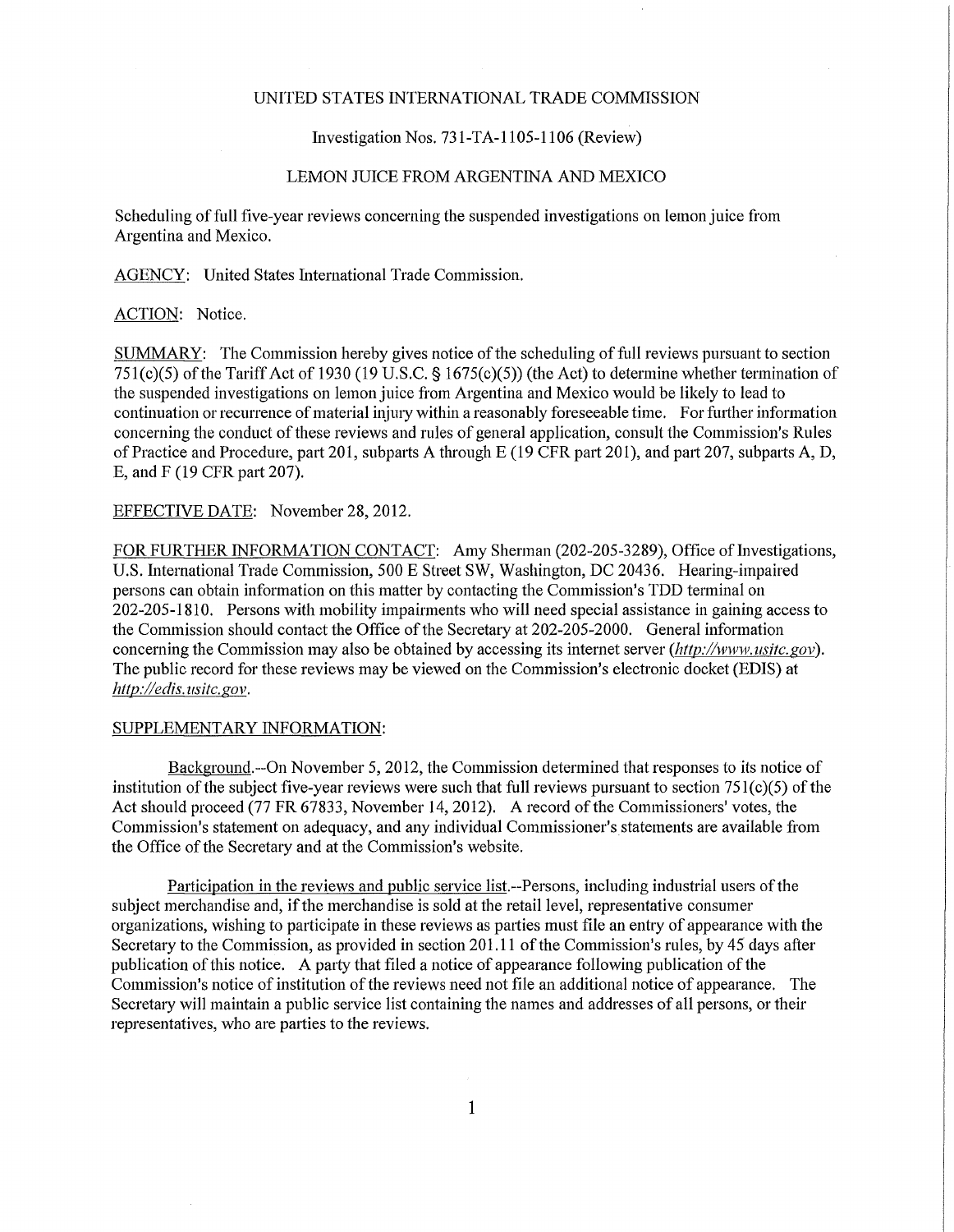Limited disclosure of business proprietary information (BPI) under an administrative protective order (APO) and BPI service list.--Pursuant to section 207.7(a) of the Commission's rules, the Secretary will make BPI gathered in these reviews available to authorized applicants under the APO issued in the reviews, provided that the application is made by 45 days after publication of this notice. Authorized applicants must represent interested parties, as defined by 19 U.S.C. § 1677(9), who are parties to the reviews. A party granted access to BPI following publication of the Commission's notice of institution of the reviews need not reapply for such access. A separate service list will be maintained by the Secretaiy for those parties authorized to receive BPI under the APO.

Staff report.—The prehearing staff report in the reviews will be placed in the nonpublic record on April 26, 2013, and a public version will be issued thereafter, pursuant to section 207.64 of the Commission's rules.

Hearing.—The Commission will hold a hearing in connection with the reviews beginning at 9:30 a.m. on May 16, 2013, at the U.S. International Trade Commission Building. Requests to appear at the hearing should be filed in writing with the Secretary to the Commission on or before May 10, 2013. A nonparty who has testimony that may aid the Commission's deliberations may request permission to present a short statement at the hearing. All parties and nonparties desiring to appear at the hearing and make oral presentations should attend a prehearing conference to be held at 9:30 a.m. on May 14,2013, at the U.S. International Trade Commission Building. Oral testimony and written materials to be submitted at the public hearing are governed by sections  $201.6(b)(2)$ ,  $201.13(f)$ ,  $207.24$ , and  $207.66$  of the Commission's rules. Parties must submit any request to present a portion of their hearing testimony in camera no later than 7 business days prior to the date of the hearing.

Written submissions.-Each party to the reviews may submit a prehearing brief to the Commission. Prehearing briefs must conform with the provisions of section 207.65 of the Commission's rules; the deadline for filing is May 7, 2013. Parties may also file written testimony in connection with their presentation at the hearing, as provided in section 207.24 of the Commission's rules, and posthearing briefs, which must conform with the provisions of section 207.67 of the Commission's rules. The deadline for filing posthearing briefs is May 28,2013; witness testimony must be filed no later than three days before the hearing. In addition, any person who has not entered an appearance as a party to the reviews may submit a written statement of information pertinent to the subject of the reviews on or before May 28, 2013. On June 28,2013, the Commission will make available to parties all information on which they have not had an opportunity to comment. Parties may submit final comments on this information on or before July 2, 2013, but such final comments must not contain new factual information and must otherwise comply with section 207.68 of the Commission's rules. All written submissions must conform with the provisions of section 201.8 of the Commission's rules; any submissions that contain BPI must also conform with the requirements of sections 201.6, 207.3, and 207.7 of the Commission's rules. Please be aware that the Commission's rules with respect to electronic filing have been amended. The amendments took effect on November 7, 2011. See 76 Fed. Reg. 61937 (Oct. 6, 2011) and the newly revised Commission's Handbook on E-Filing, available on the Commission's website at http://edis.usitc.gov.

Additional written submissions to the Commission, including requests pursuant to section 201.12 of the Commission's rules, shall not be accepted unless good cause is shown for accepting such submissions, or unless the submission is pursuant to a specific request by a Commissioner or Commission staff.